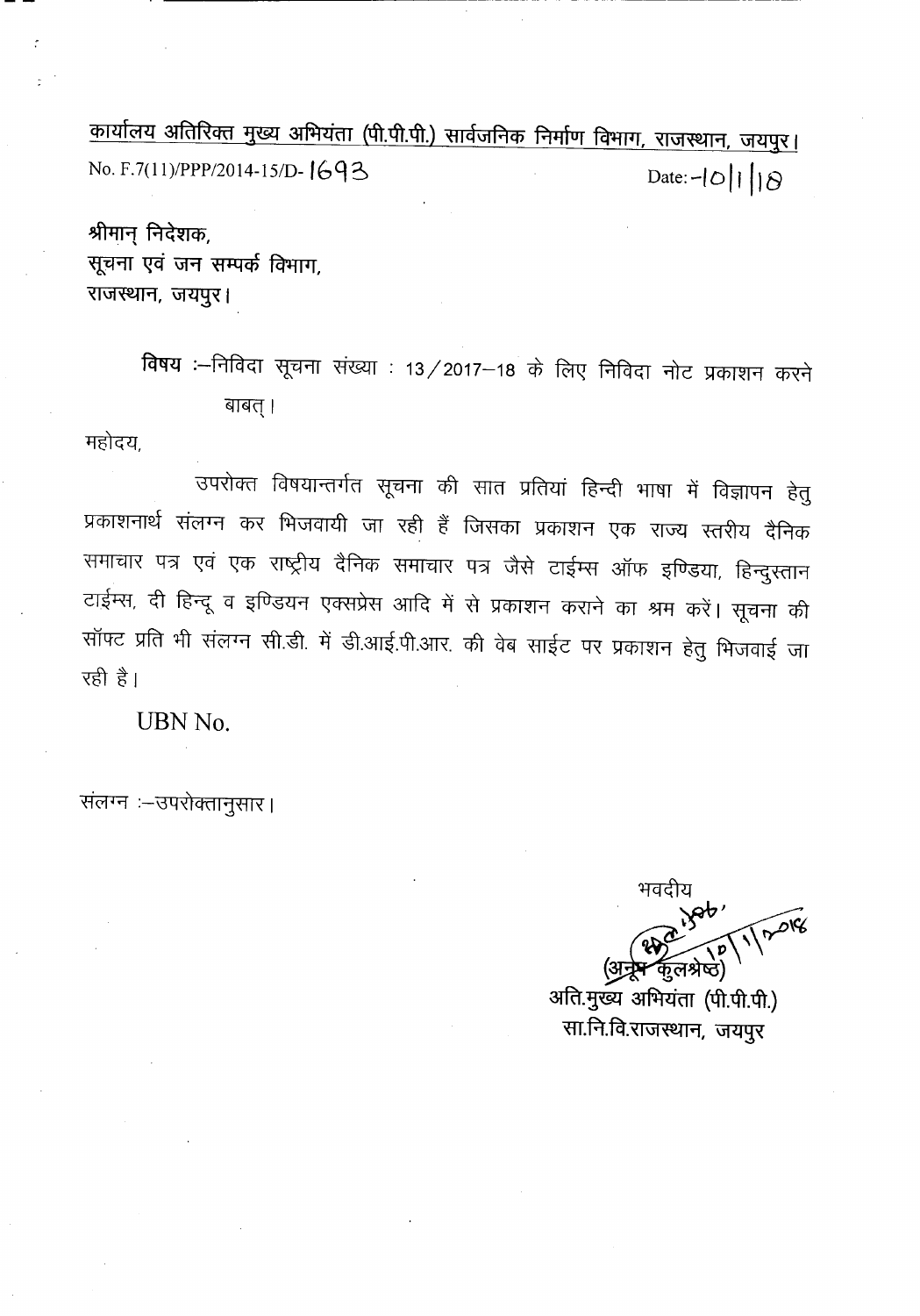# OFFICE OF THE ADDL. CHIEF ENGINEER (PPP) PWD, RAJASTHAN, JAIPUR No. F.7 (11)/PPP/2014-15/D-  $\begin{array}{|c|c|c|c|c|c|c|c|c|}\n\hline\n\text{Date:} & -\text{18.13.3} & \text{0.0000} & \text{0.0000} & \text{0.0000} & \text{0.0000} \\
\hline\n\end{array}$

### **NIT** No. 13/2017-18

On behalf of Hon'ble Governor of Rajasthan, Request for Qualification (RFQ) in specified format are invited for Development of road on PPP mode. Relevant details of RFQ can be seen on website: http.//sppp.rajasthan.gov.in, http://eproc.rajasthan.gov.in & http://www.pwd.rajasthan.gov.in RFQ document can be downloaded from official website: www.pwd.rajasthan.gov.in"

 $_{\bullet}^{\prime}$ لا و $^{\prime}$  $\sqrt{2\pi}$ 

(Anoo**p K**ulshreshtha) Addl. Chief Engineer (PPP), PWD, Rajasthan, Jaipur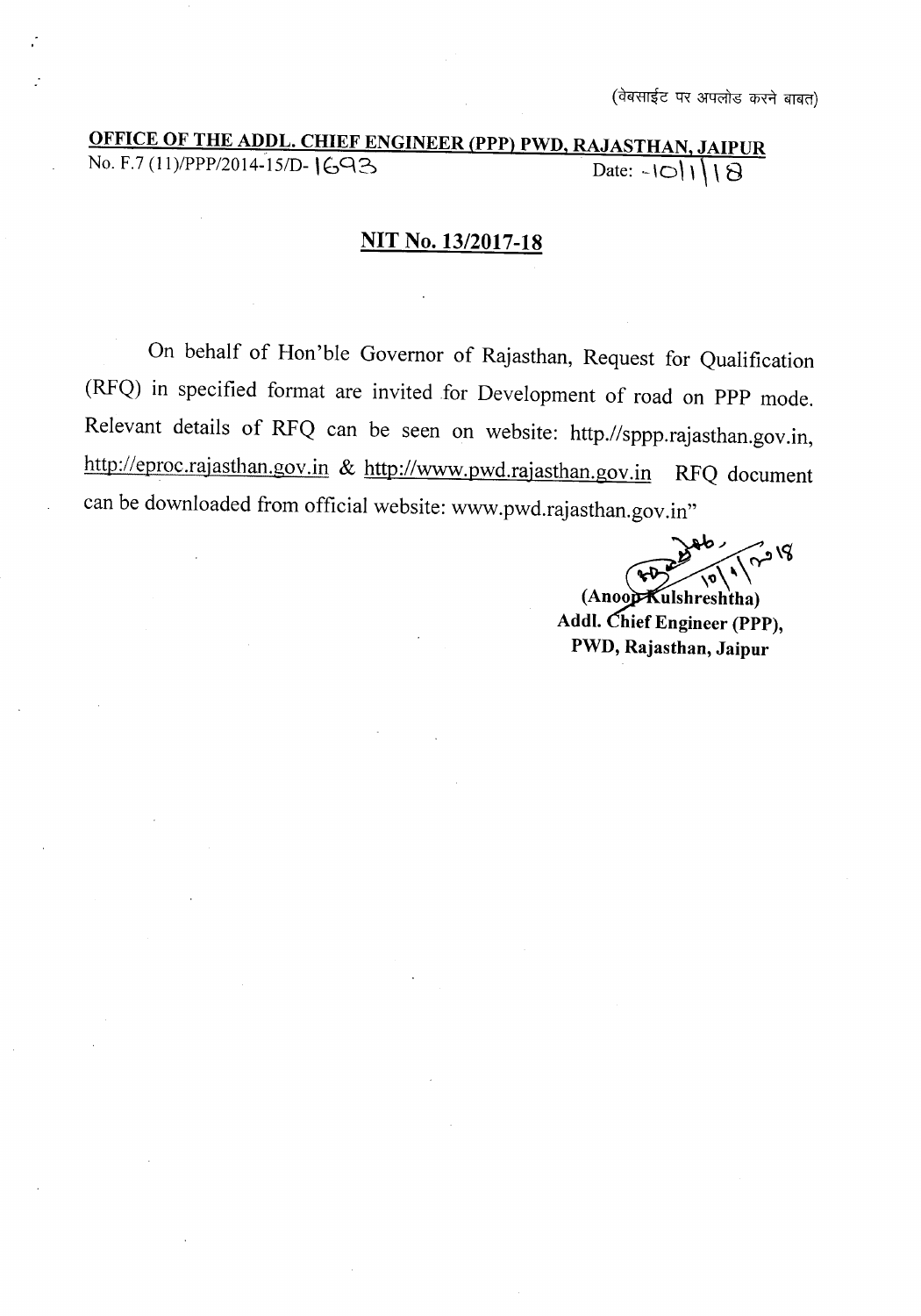## **GOVERNMENT OF RAJASTHAN OFFICE OF THE ADDL. CHIEF ENGINEER (PPP) PUBLIC WORKS DEPARTMENT JACOB ROAD, JAIPUR (RAJASTHAN)**

#### **NIT No. 13/2017-18 REQUEST FOR QUALIFICATION** Date:- $\log |1|$

On behalf of "Governor of Rajasthan" acting through Secretary Incharge Public Works Department, Government of Rajasthan invites Request for Qualification (RFQ) for development, operation & maintenance of following section of State Highway Through Public-Private-Partnership on Design, Build, Finance, Operate and Transfer (DBFOT) Toll basis.

| S.N. | Name of Project                       | of Project (Rs.) | Indicative Cost   Cost of RFQ   Application Due<br>Process $(Rs.)$ | date<br>for<br>submission |
|------|---------------------------------------|------------------|--------------------------------------------------------------------|---------------------------|
|      | Dantiwara-Pipar-<br>Mertacity (SH-21) | 220.00 Cr.       | $30,000/-$                                                         | 22.02.2018                |

- 1. The RFQ document can be downloaded free of cost from the Official Website of the Authority **www.pwd.rajasthan.gov.in** from dated 16.01.2018.
- 2. RFQ Document for the above mentioned project can also be obtained from the office of Addl. Chief Engineer (PPP), PWD, Rajasthan, Jacob Road, Jaipur -302006, Phone No. 0141-5110547 Email:-  $\frac{accept}{\text{new}}$  and  $\frac{arajast}{\text{num}}$  on payment of fee of Rs. 1000/-(Rupees One thousand only), in the form of Demand Draft or Banker's Cheque drawn on any scheduled Bank in favour of MD RISL Payable at Jaipur between 11:00 Hrs. to 16:00 Hrs, on all working days from 16.01.2018 to one day prior to application due date mentioned above.
- 3. The applications shall be submitted online upto 11:00 AM as well as certain specified documents will have to be submitted in the Office of the Additional Chief Engineer (PPP), **PPP** Division, PWD, Jacob Road, Civil Lines, Jaipur Rajasthan, on Application Due Date of submission upto 11:30 AM.

**(A Kulshreshtha) Addl. Chief Engineer (PPP), PWD, Rajasthan, Jaipur**